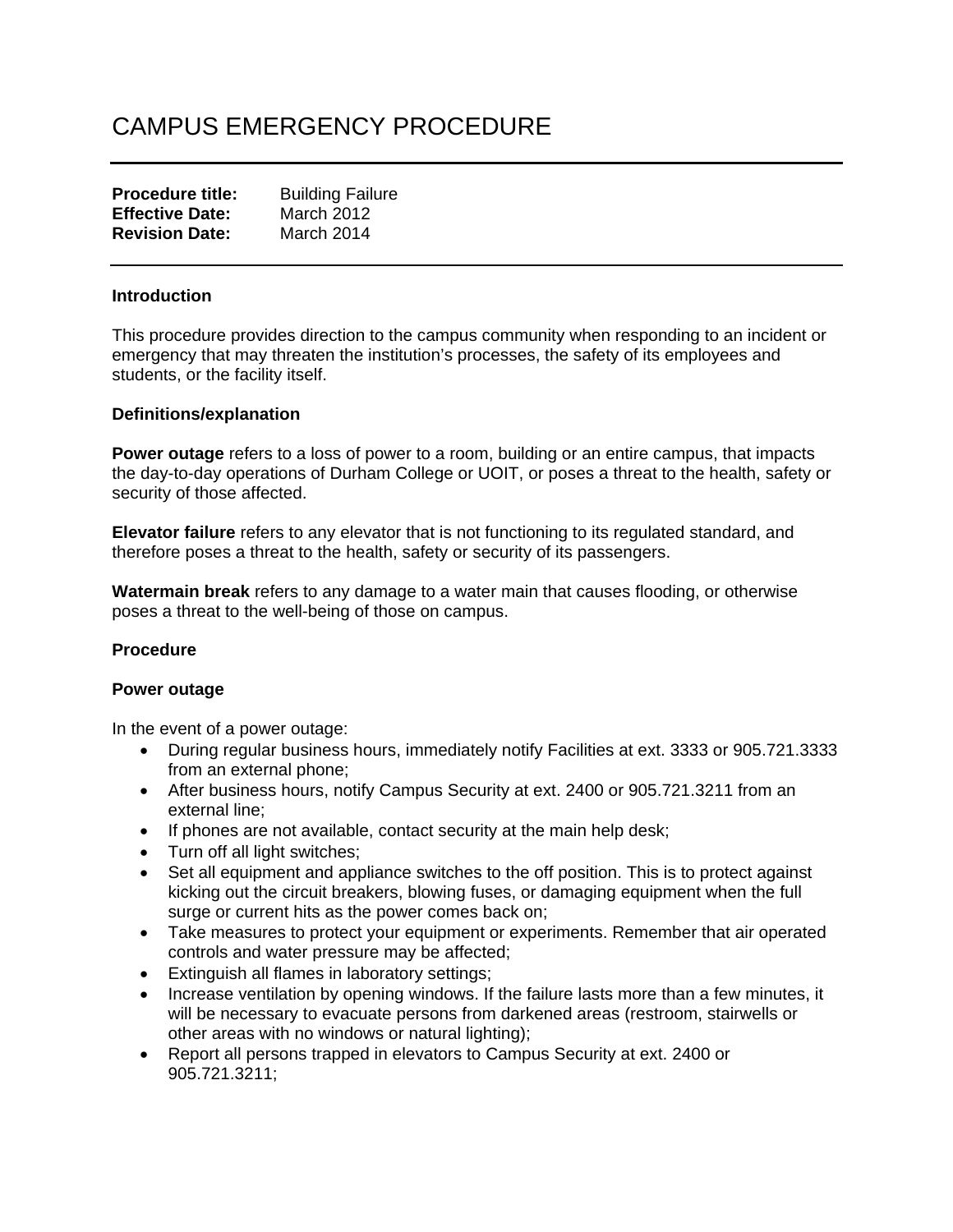- Any decision to evacuate will be made after careful consideration by the Emergency Management Response Team;
- If it becomes necessary to evacuate the premises during a blackout, be sure to protect all valuables and make sure that all equipment is safe when the power comes back on; and
- When there is a power failure, do not use the elevator.

# **Elevator Failure**

In the event you are trapped in an elevator during a failure, use the emergency phone in the elevator to contact Campus Security at ext. 2400 or 905.721. 3211. Security will dispatch the necessary responders to assist you.

If you notice an elevator that is not functioning properly and there is no signage that indicates it as such, call Campus Security at ext. 2400 or 905.721.3211 and inform them of the stoppage. Security will be able to post a sign to inform others regarding the issue and notify the appropriate responders.

# **Watermain break**

In the event of a watermain break:

- Do not walk through the stream or puddles;
- Move to an unaffected and safe area;
- Between regular business hours contact Facilities at ext. 3333 or 905.721.3333; or
- After hours, contact Campus Security at ext. 2400 or 905.721.3211.

# **In the event of an injury:**

In the event an injury occurs, please contact your immediate supervisor to inform him or her of the incident. Next, you or your supervisor must fill out an Accident/Incident Report Form.

For Durham College employees, the form can be located on the employee intranet, ICE, under Forms, then Human Resources, and Accident, Injury. For more information, please refer to the Durham College Accident Reporting Procedure (EMPL-301.4), also located on ICE.

UOIT employees can access the form through the UOIT.ca website. On the homepage, click Faculty and Staff, then Campus Services, and Health and Safety. For more information, please refer to the Accident Reporting Procedure, which is located on the UOIT.ca website.

# **Authority and responsibilities**

The Emergency Management Response Team (EMRT) and the office of Campus Safety will be responsible for enforcing and communicating these procedures to staff and students.

Faculty, staff, and students will be responsible for taking direction from the appropriate authorities and contributing to a safe and secure environment.

# **Reference**

Durham College Emergency Preparedness Policy ADMIN-211